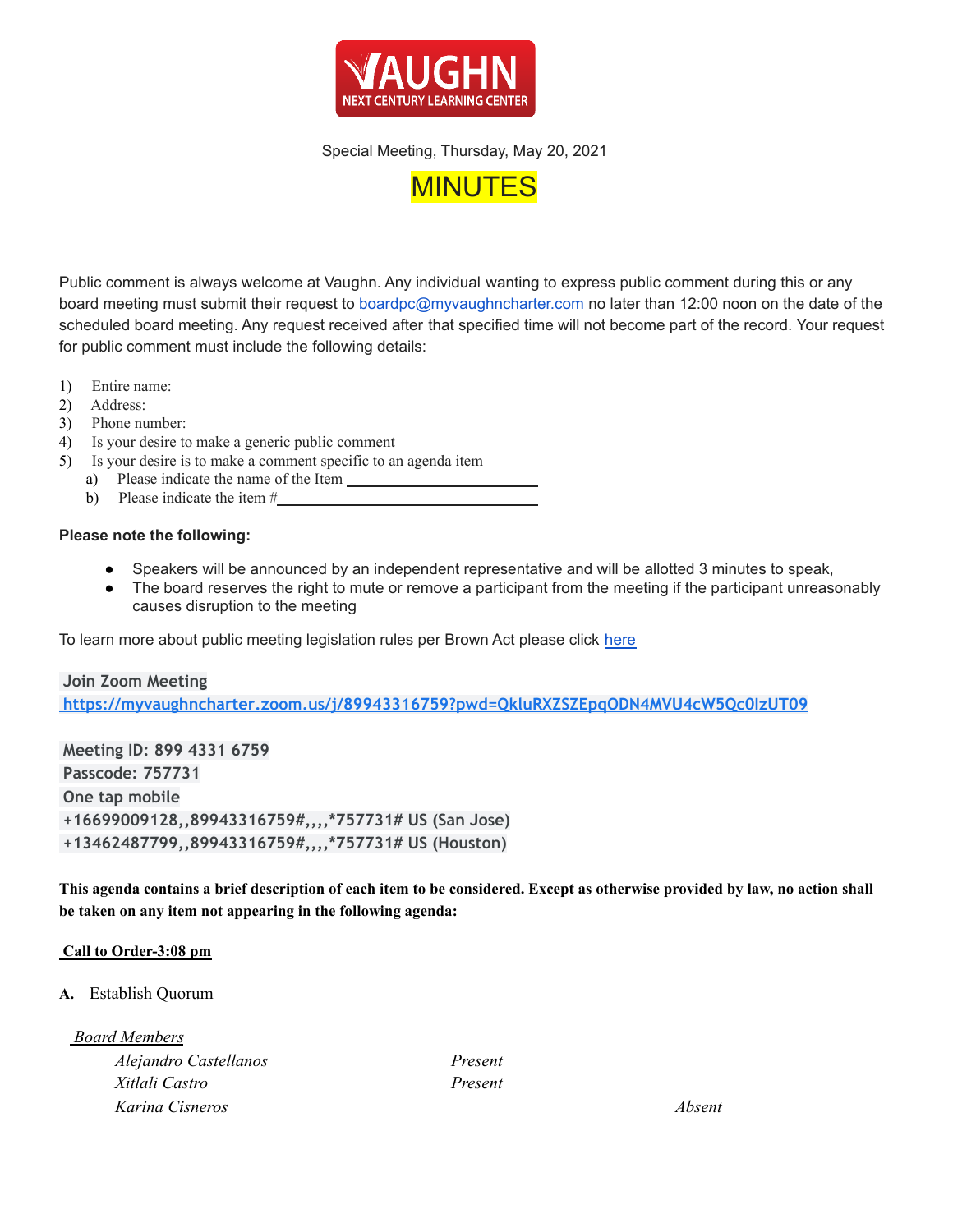*Kwok Cheng Present*